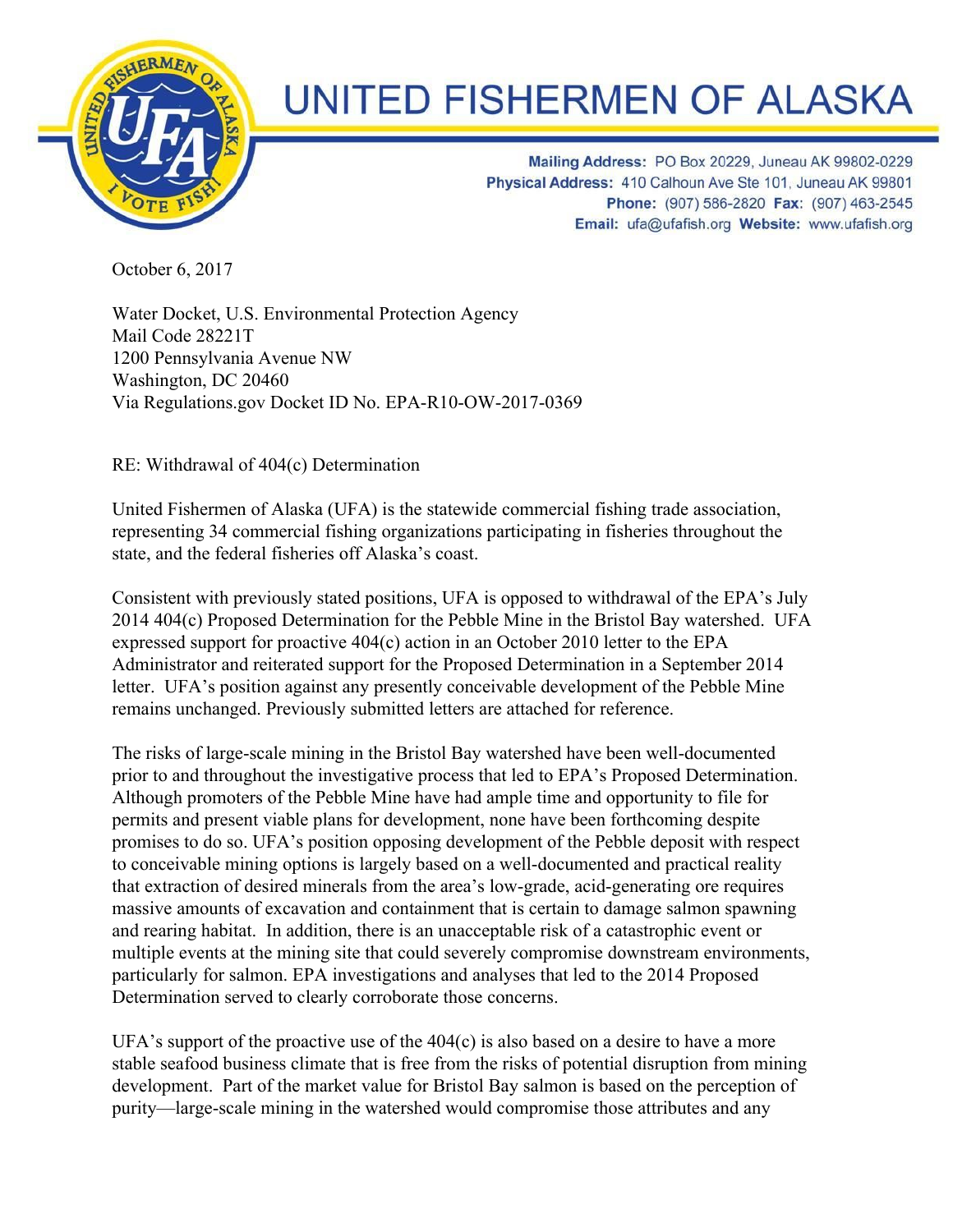mine failures such as a tailings dam breach would be especially difficult to overcome in the market. Record salmon runs and favorable market conditions of the last few years underscore the importance of a healthy salmon fishery to the Bristol Bay region, the State of Alaska and the entire country. In 2017, the Nushagak River saw the largest run of sockeye salmon in recorded history—it is one of the major drainages downstream of the Pebble Mine site. Although the Nushagak River is not typically known for its sockeye production, it is by far the biggest king salmon system in the Bristol Bay Region. In contrast to commercial fishery prospects, financial backing for the Pebble project has largely evaporated as its economic viability and environmental risk has been more fully understood by private and public interests through EPA's investigations and analyses related to the Proposed Determination.

The following points are listed as reasons considered by UFA over the years in supporting the Proposed 404(c) Determination and opposing EPA's proposed withdrawal:

- Development of the Pebble Mine is likely comprise at least a portion of the Bristol Bay's wild sockeye salmon production and diminish the environmental resiliency of the area as the world's largest wild sockeye salmon producing region.
- The Bristol Bay salmon fishery is a significant and integral part of the Alaska's statewide commercial fishing industry with economic benefits that accrue far beyond the state's borders.
- The Bristol Bay salmon fishery is the primary economic driver for the region.
	- o The 2017 run of 56.5 Million fish ranks second highest of the last twenty years. 1
	- o 2017 preliminary ex-vessel value at \$214 Million
	- $\circ$  First wholesale value of \$417 Million in 2014<sup>2</sup>
	- o Accounts for 25% or more of the value of Alaska's overall salmon harvest.
	- o Provided 8,395 harvester jobs and an additional 3,485 processing worker jobs in 2014 $\overline{3}$
- Low-grade, acid-generating ore would require massive excavations and storage of tailings in perpetuity.
- Site development and transportation corridor requirements that would cross multiple salmon spawning and rearing streams and affect adjoining aquatic habitats.
- Inadequacy of technologic mitigation of mine development and operation impacts on salmon. (Note failures of Columbia River hatchery and other mitigation projects as an example)
- Complex hydrology of region makes prediction of mining impacts and risks on groundwater and streamflow difficult.
- High seismic risk at mine site and in the region.

<sup>1</sup> http://www.adfg.alaska.gov/static/applications/dcfnewsrelease/865497019.pdf

<sup>&</sup>lt;sup>2</sup> http://ebooks.alaskaseafood.org/ASMI\_Seafood\_Impacts\_Dec2015/#/0/

<sup>&</sup>lt;sup>3</sup> http://ebooks.alaskaseafood.org/ASMI\_Seafood\_Impacts\_Dec2015/#/0/